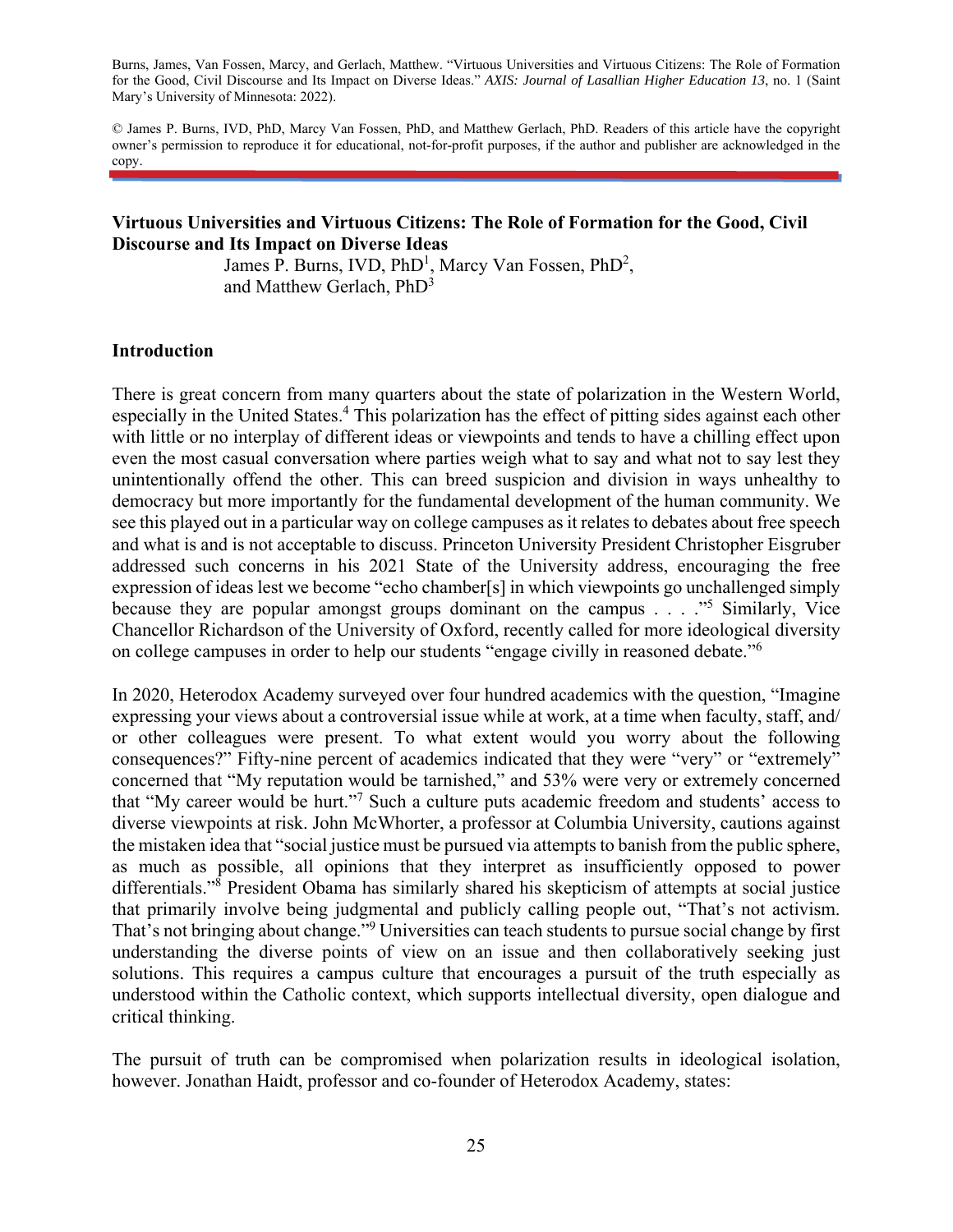If you actually want to find the truth – if you're a scientist or if you're working at, say, the Defense Intelligence Agency, where your job is really to find the truth – you have to overcome each person's preferred way of thinking, which is, find evidence for why I am right . . . The only way to do it is to have someone who doesn't share your confirmation bias<sup>10</sup> engage with you.<sup>11</sup>

This trend has particular import for Christian schools. As Archbishop José Gomez has observed, "often what is being canceled and corrected are perspectives rooted in Christian beliefs – about human life and the human person, about marriage, the family and more."<sup>12</sup> This can happen if religious beliefs on such issues are perceived as being akin to bigotry, and voicing such views as akin to "hate speech" and "microaggression." This should be of concern for secularists as well as people of faith because Christianity offers a philosophically solid argument for upholding the dignity of all people.

"We all want to build a society that provides equality, freedom, and dignity for every person," Archbishop Gomez said. "But we can only build a just society on the foundation of the truth about God and human nature . . . Unless we believe that God is our Father, there is no reason for us to treat others as our brothers and sisters."<sup>13</sup>

Further, silencing the Christian perspective, or any religious perspective, eliminates possible paths to finding truth.14 The Catholic Church has spoken out about the dangers of blocking *any* tributaries that flow toward truth. For example, the Church officially and publicly advocates for academic freedom. One example is the bishops' application of *Ex corde Ecclesiae* to the United States:

Academic freedom is an essential component of a Catholic university. The university should take steps to ensure that all professors are accorded "a lawful freedom of inquiry and of thought, and of freedom to express their minds humbly and courageously about those matters in which they enjoy competence."<sup>15</sup>

Silencing perspectives, whether religious or secular, limits the expression of diversity and is antithetical to the mission of the university. Reasoned argument and respectful dialogue are needed to correct misinformation and bridge misunderstandings.

## **A Proposed Path Forward: Fostering Civil Discourse as part of Virtue Education**

In the midst of a national breakdown in civil discourse, we find ourselves in need of innovative educational approaches. This is familiar territory for the followers of Saint John Baptist de La Salle (De La Salle) who was an educational innovator and radically revolutionized education in France and beyond.<sup>16</sup> Drawing from our rich Lasallian<sup>17</sup> heritage, one way that a sense of civility and reasoned argumentation can be recaptured is through the engagement of character education and formation in virtue. Higher education holds a privileged place for what should be the interchange of diverse ideas and for influencing society for the common good, properly understood.18 Because of this, higher education can offer a kind of remedy to these challenging times by helping us to redevelop or refine the way we understand individual (personal) goodness and collective (common) goodness. By theoretically and practically engaging in programs that promote virtue and character strengths we can open the way for healthier scholarly environments that promote a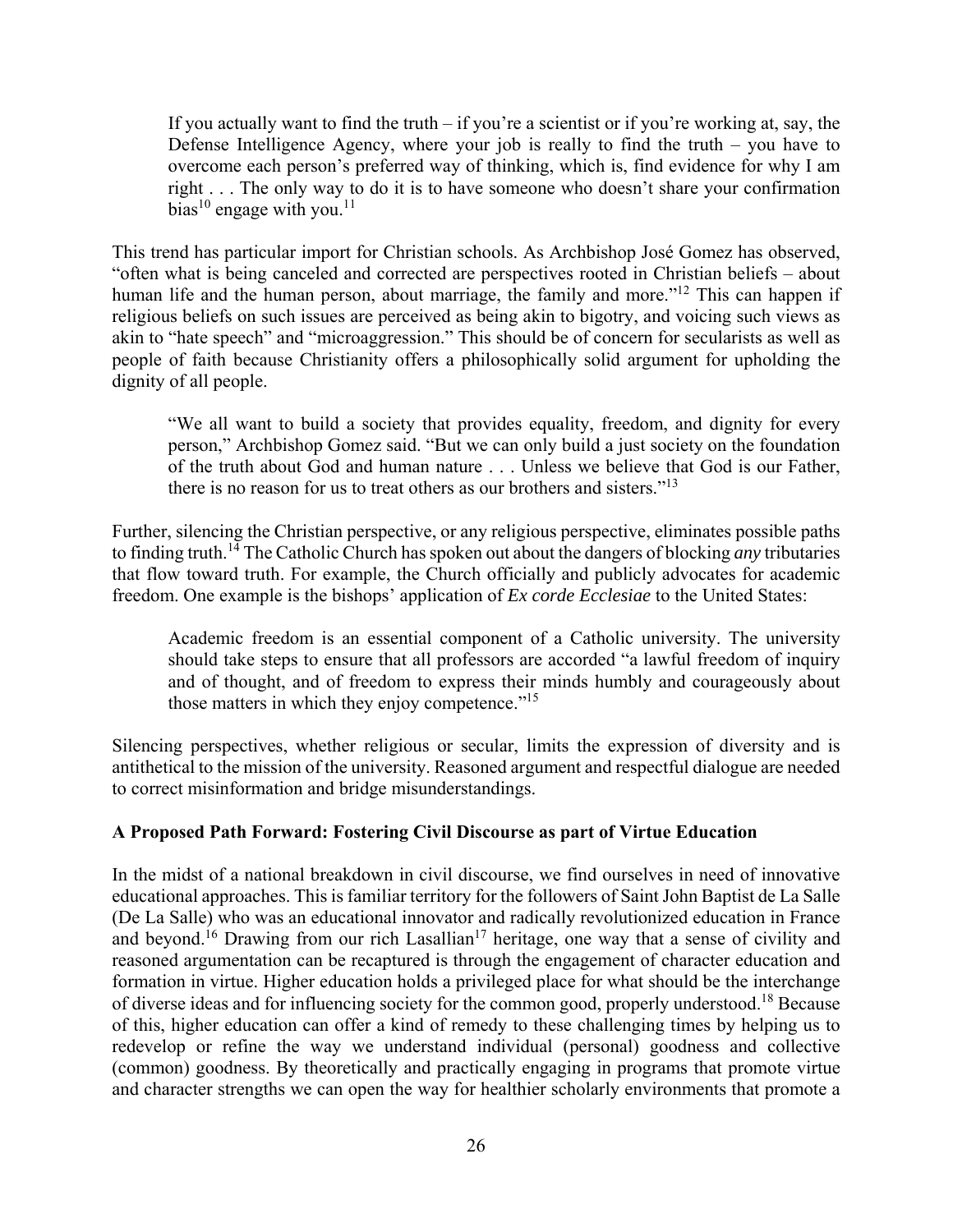free and open exchange of ideas and intellectual growth while preparing students, in particular (though by no means exclusively) to undergraduates, to participate effectively in the ever more pluralistic world they enter. Graduate students and students in professional programs also gain greatly from such engagement especially when tailored to their unique disciplines.

What follows in this paper is a discussion of how such an approach to civil discourse and diversity of conscience has been and is being engaged as part of a larger character and virtue effort at Saint Mary's University of Minnesota as a faith-based university (though by extension it may be of interest and application to educators in general). We also explore both the potential this holds and the limitations such a method offers, understanding this effort provides one path forward. The paper concludes by offering practical applications for ways a university can engage in such an approach more fully.

# **De La Salle and Virtue Education**

De La Salle believed that educators should provide innovative educational methods to best meet the needs of students from a position of faith and profound love for the students. He understood academic instruction as one component of educating the whole person. De La Salle took a systemwide approach by forming the character of the teachers as well as the students. As evidenced by the articulation of the Twelve Virtues of a Good Teacher,<sup>19</sup> character education has been an essential component of Lasallian education since De La Salle personally undertook the character formation of his first Brother-teachers. The idea that education is about developing good people rather than just good intellects is alive and well in Lasallian schools today. As De La Salle emphasized:

Be convinced that the main conversion is that of the heart, and without it the conversion of the mind is quite sterile.<sup>20</sup>

In 2019, Saint Mary's University instituted a character education initiative believing on the basis of compelling research that virtue is foundational and essential for our students to be flourishing members of society<sup>21</sup> who are able to respond flexibly and creatively to life's challenges and be productive and healthy members of their communities. For example, research has linked virtue education with a variety of positive outcomes<sup>22</sup> including: increased academic performance,<sup>23</sup> work success,  $24$  general well-being,  $25$  and desirability to potential employers.  $26$  "The research" evidence is clear: schools that are values-driven have high expectations and demonstrate academic, professional and social success."27 In fact our university mission highlights similar aspects of flourishing through virtue as we seek to "awaken, nurture, and empower learners to ethical lives of service and leadership."28 Following De La Salle's example, it became evident that living into this mission requires formation at the level of the institution (creating a culture that both educates about and models virtue) as well as the level of the individual (personal formation). Because of the *institution-wide* implementation, Saint Mary's University has become a vanguard in the character and virtue movement among universities.

Our approach to character education is grounded in our Lasallian Catholic heritage and traditional Christian virtue ethics, which is ultimately an ethic of love. Romanus Cessario notes the early importance of love as the unifying force in Christian thought: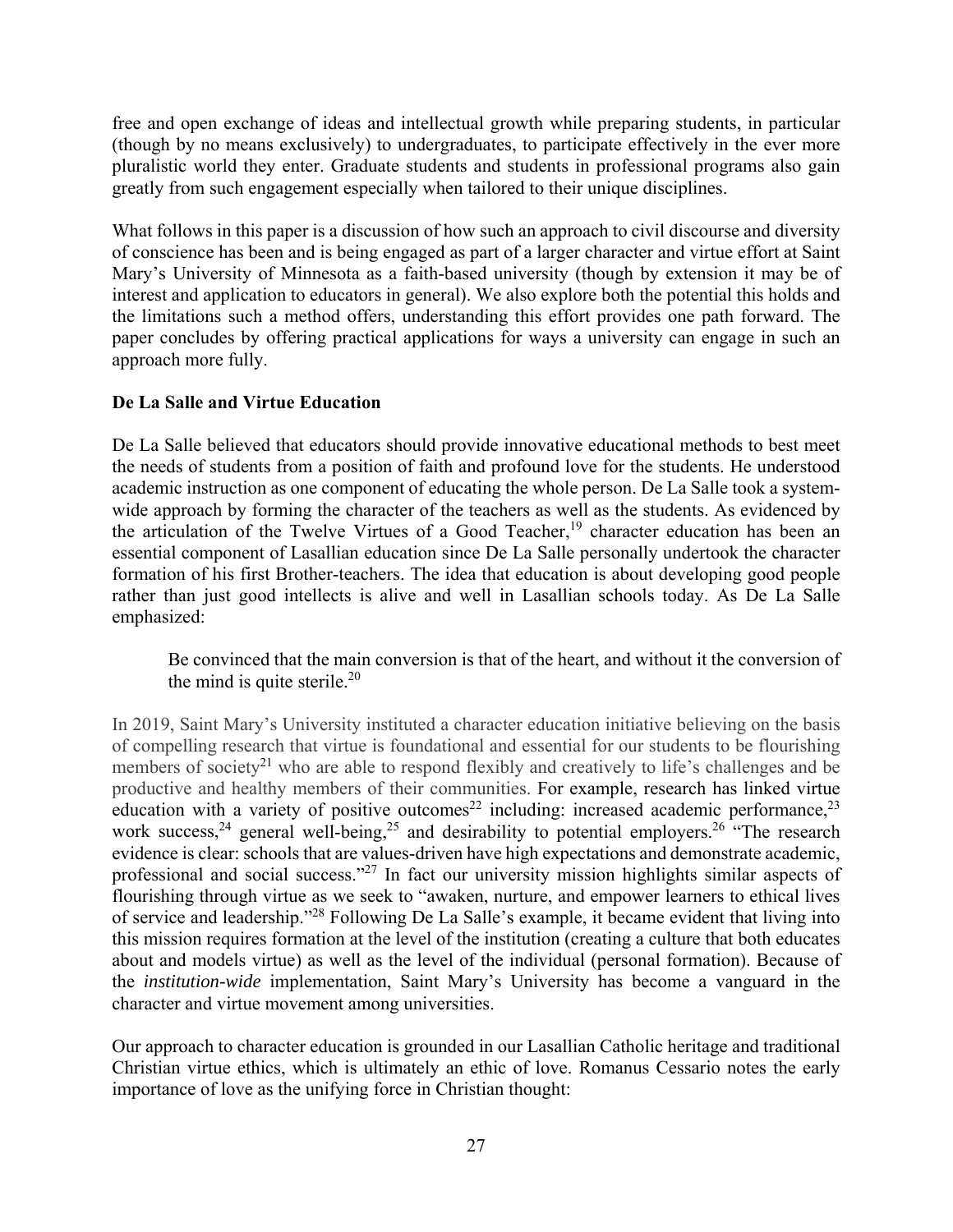As Saint Augustine understood it, all the requirements of prudence, justice, fortitude, and temperance easily translate into love. The theology of the virtues aims directly at the Christian commandment that one love God above all things and the neighbor as oneself. Since our happiness depends on how we succeed in this task, we should suffer no compromise in matters of divine love.29

At Saint Mary's the focus is on the cardinal virtues (prudence, justice, fortitude, and temperance), theological virtues (faith, hope, and love), and the Twelve Virtues of a Good Teacher<sup>30</sup> as the cornerstone of our approach, while appreciating the importance of both civic and performance virtues (as grounded in the moral virtues).

Implementing character education university-wide is progressing in stages. First, in close consultation with the Jubilee Centre for Character and Virtues,  $31$  we produced a position statement for the university community<sup>32</sup> and constructed a teaching rubric<sup>33</sup> to encourage and measure implementation throughout the academic curriculum. Second, we expanded our initial advisory committee to include representatives from across the university to formulate plans for assessment, to educate the university community, and to disseminate promising approaches (research and marketing). Critical hires took the initiative to the next level by developing and leading Faculty Learning Communities,<sup>34</sup> creating a Character and Virtue website, and planning a summer conference. Saint Mary's University received a grant from the Kern Family Foundation to the School of Education to embed a virtue-based approach to professional ethics in a graduate program for aspiring principals, superintendents, and directors of special education. This graduate program provides an even richer environment for future school leaders to ground their own work with their teachers and students with a character-focus. Saint Mary's now has a university-wide, cabinetlevel office led by a vice president of character, virtue, and ethics. This position oversees and coordinates all of the various expressions of character education throughout our graduate and undergraduate courses on each of our three campuses and online, thus ensuring an integrated and consistent approach that also allows for a diversity of disciplinary and departmental expressions.

One specific aspect of the Saint Mary's Character Initiative addresses the aforementioned societal problems in civil discourse. This particular focus emanated from the larger university-wide character initiative and its Lasallian roots.

### **Applying the Lasallian Charism and Virtue Education to Improve Civil Discourse**

Lasallian schools are vibrant examples of charity (love) at work in the world, in eighty countries and in nearly one thousand schools,  $35$  welcoming all students – often in areas where education would not otherwise be available to certain populations (for example: Papua New Guinea and the Amazon borderlands). The mission of the De La Salle Christian Brothers encourages the encounter with and the embrace of diversity in its many forms, even operating in areas where teaching Christianity is frowned upon. As such, Lasallians have long practiced something that perplexes our society today: *how to hold onto one's beliefs while respectfully dialoguing and lovingly entering into the experience of other people who may have core beliefs that are very different or even opposed to one's own beliefs*. 36 The Brothers of the Christian Schools do this even regarding the faith beliefs that are central to their mission and that guide their very lives. Thus, one might well ask, how can Lasallian schools help others learn this vital life-skill? How can we "bring to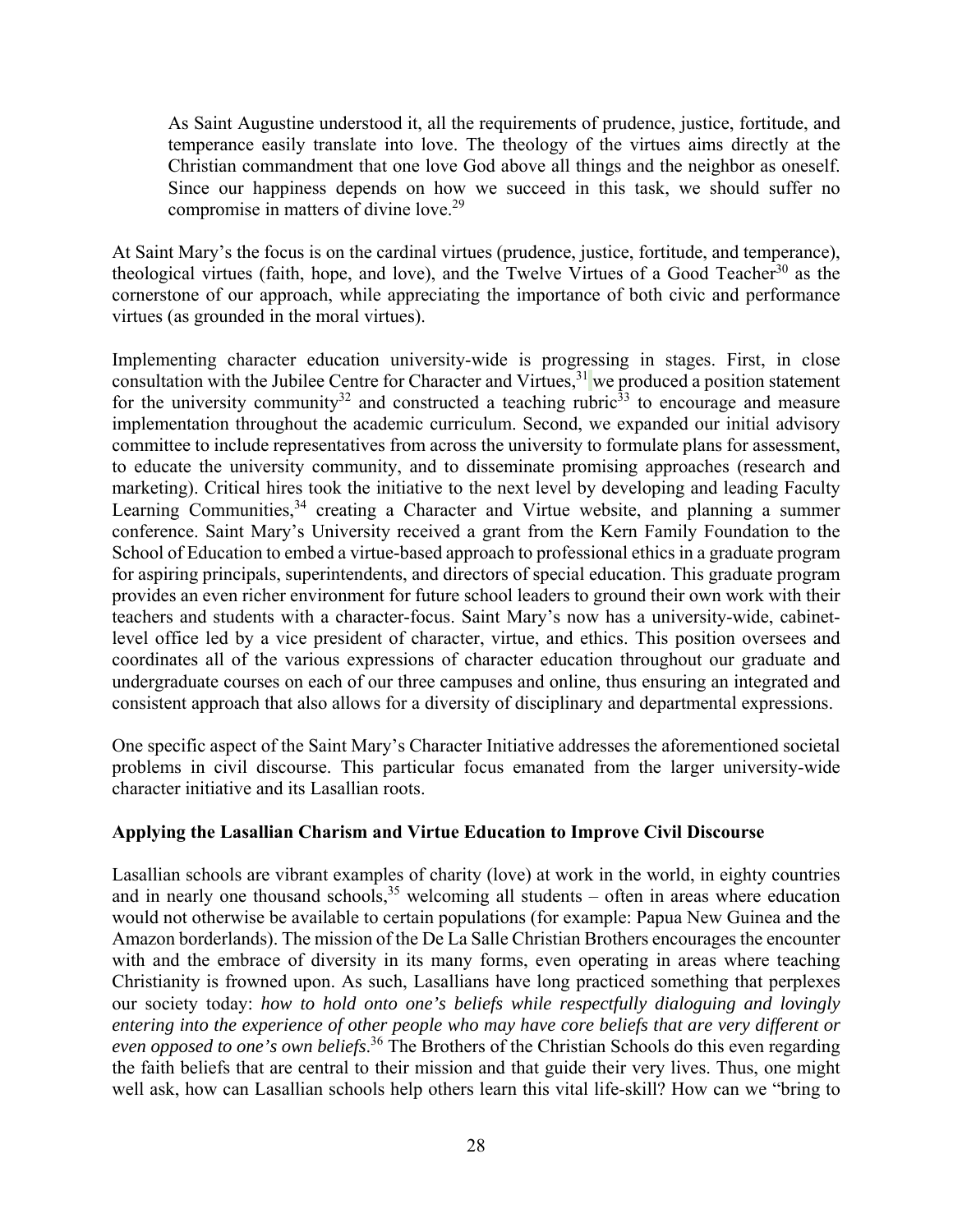practice" respectful, loving discourse even between people with fundamental differences in core values? In answer to this there is an opportunity for Lasallians to teach and model respectful and meaningful dialogue between diverse and increasingly polarized groups of people on our university campuses and in our schools. One such opportunity can be found further in this paper where we discuss a pilot study that Saint Mary's conducted to assess whether civil discourse could be improved by first helping participants to understand the virtue of tolerance of diversity of conscience.

### **What Is** *Tolerance of Diversity of Conscience***?**

Tolerance of diversity of conscience is practicing the virtue of tolerance in a way that respects another's *diversity of conscience* – defined as "legitimate differences of moral and religious conscience."37 In other words, it involves approaching conversations with the assumption that your interlocutor has searched their conscience and arrived at their position earnestly, and that every person not only has the right but also the responsibility to do this.38 We can respect every person's *right* to follow their own conscience,<sup>39</sup> and we can respect their *process* of discernment via consulting their own conscience – even if we never agree with the person's conclusion. This is not a simple issue. For example, we are obligated to take responsibility to form our conscience well,<sup>40</sup> yet even when we earnestly attempt to form our conscience well, our conscience can be misguided.<sup>41</sup> John Henry Newman reminds us that, "conscience has rights because it has duties" and it should not be mistaken for the "right of self-will."<sup>42</sup> However, in sincerely undertaking this obligation, one comes to appreciate that there is humility in understanding that we are all incomplete in our work to fully form our conscience, thus allowing for the fact that we can extend to one another the respect and patience that are deserved in this process.

One approach to developing tolerance of diversity of conscience is through civil discourse. It can certainly help us form our own consciences; but it can also help us develop respect for others as they strive to do the same, and in two ways. First, it insists on respecting a person's right to follow the dictates of their own conscience. Second, it respects people's ability to experience and listen to viewpoints that differ from their own without requiring either party to abandon his or her views. Educational institutions flourish when diverse viewpoints are available, shared, and discussed. Students benefit from learning to see different perspectives and evaluate each on its merits. This is the foundation of critical thinking, and one of the conditions necessary for a climate of intellectual diversity and intellectual integrity in our schools.

### **Tolerance of Diversity of Conscience as a Lasallian Virtue**

The virtue of tolerance, as it relates to diversity of conscience, can be understood as inherently Lasallian because Lasallians have successfully encountered and embraced diversity in their schools the world over. They are shining examples of how institutions and individuals can be fully committed to and express their culture and faith, while offering profound respect and hospitality to people of other cultures and faith traditions. They understand that it is the coming together of *differences* that produces synergy to understand more deeply the complexity and needs of humanity and that it is through our experiences of differences that we gain a firsthand understanding of diversity. These mutually beneficial and reciprocal relationships between diverse people can be seen within and between all segments of the vast international Lasallian community,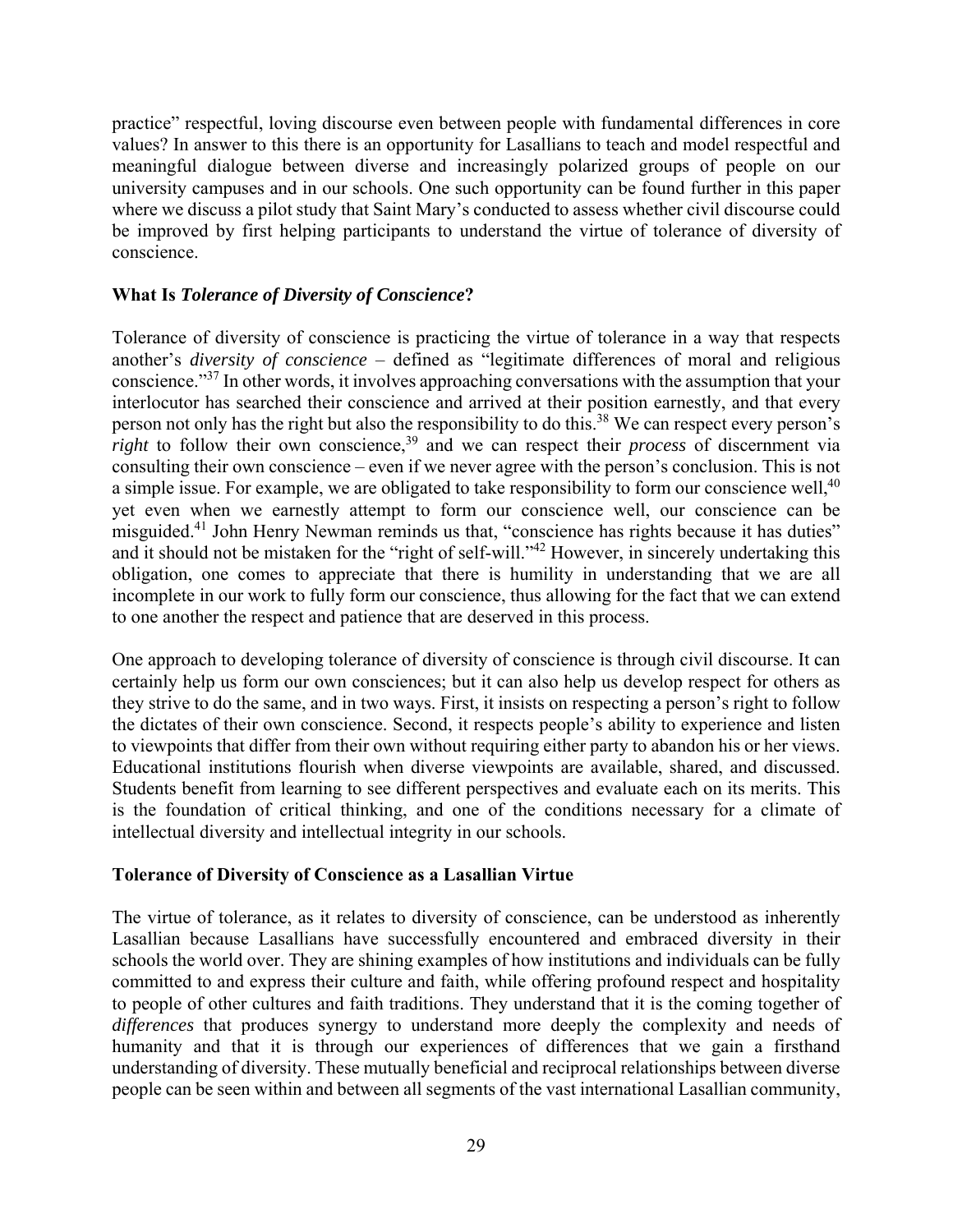in the many kinds of diversity represented among the Brothers of the Christian Schools themselves, among all educators who have embraced De La Salle's mission, and among the students whom they serve. Specifically, the virtue of tolerance, as it relates to diversity of conscience, is far from a new idea for Lasallian educators. It simply puts words to something that Lasallians have long been doing all over the world. Drawing from the Lasallian charism helps us to highlight this important virtue in innovative ways that meet the current needs of our students and society.

## **Pilot Study**

A pilot study was conducted to assess whether teaching the concept of tolerance of diversity of conscience might be a first step in facilitating deeper dialogue and understanding between persons. Health related restrictions necessitated that the study move fully online rather than the original plan to conduct in-person student workshops to practice the civil dialogue skills. Instead we created an engaging three-minute illustrated video $43$  to teach the concept of tolerance of diversity of conscience and embedded it in an online workshop<sup>44</sup> that also introduced the cardinal virtues as parameters for civil discourse with the hypothesis that character and virtue education foster civil discourse and that there's a reciprocal influence in which civil discourse strengthens and supports virtue education. This was administered to a sample of student leaders with accompanying online pre- and post-workshop questionnaires to assess workshop efficacy.<sup>45</sup> Results indicated that students were able to learn the concepts effectively in an online format.<sup>46</sup> This is encouraging as it suggests that the concepts can be efficiently disseminated and effectively taught on a large scale. Further, students demonstrated the ability to apply the concepts to real-life vignettes in a postworkshop questionnaire, which may suggest some generalizability to real world situations.

### **Future Directions**

Universities can help to foster the kinds of intellectual, moral, civic and performance virtues that inspire students to participate in open and respectful dialogue inside and outside of the classroom.<sup>47</sup> Leadership must ensure that the efforts are highly visible and build a culture that supports virtuous civil discourse.

First, the core purposes of faith-based university education (i.e, promoting the impartial search for truth, the integration of multidisciplinary learning, and the dialogue between faith and reason)<sup>48</sup> should be widely and well communicated. This provides a rich mission-rooted framework for all learning and discussion on campus and in other university learning environments (online, service learning, field work, etc.). This can be accomplished in a number of ways. For example, an official position statement that the university values the impartial search for truth and tolerance of diversity of conscience could be institutionally adopted and regularly referenced.<sup>49</sup> Additionally, a white paper on "Virtue and Knowledge: A Framework for Integrating Character Education in a Catholic University" could be collaboratively written and would then serve to provide the university community with a deep and clear understanding of the university's approach to character and virtue education. Further, to ensure a common basis for the university community to speak about character and virtue, a lexicon of terms could be published and shared with faculty, students, staff, and administration, as well as with external constituents like benefactors, alumni, and community partners.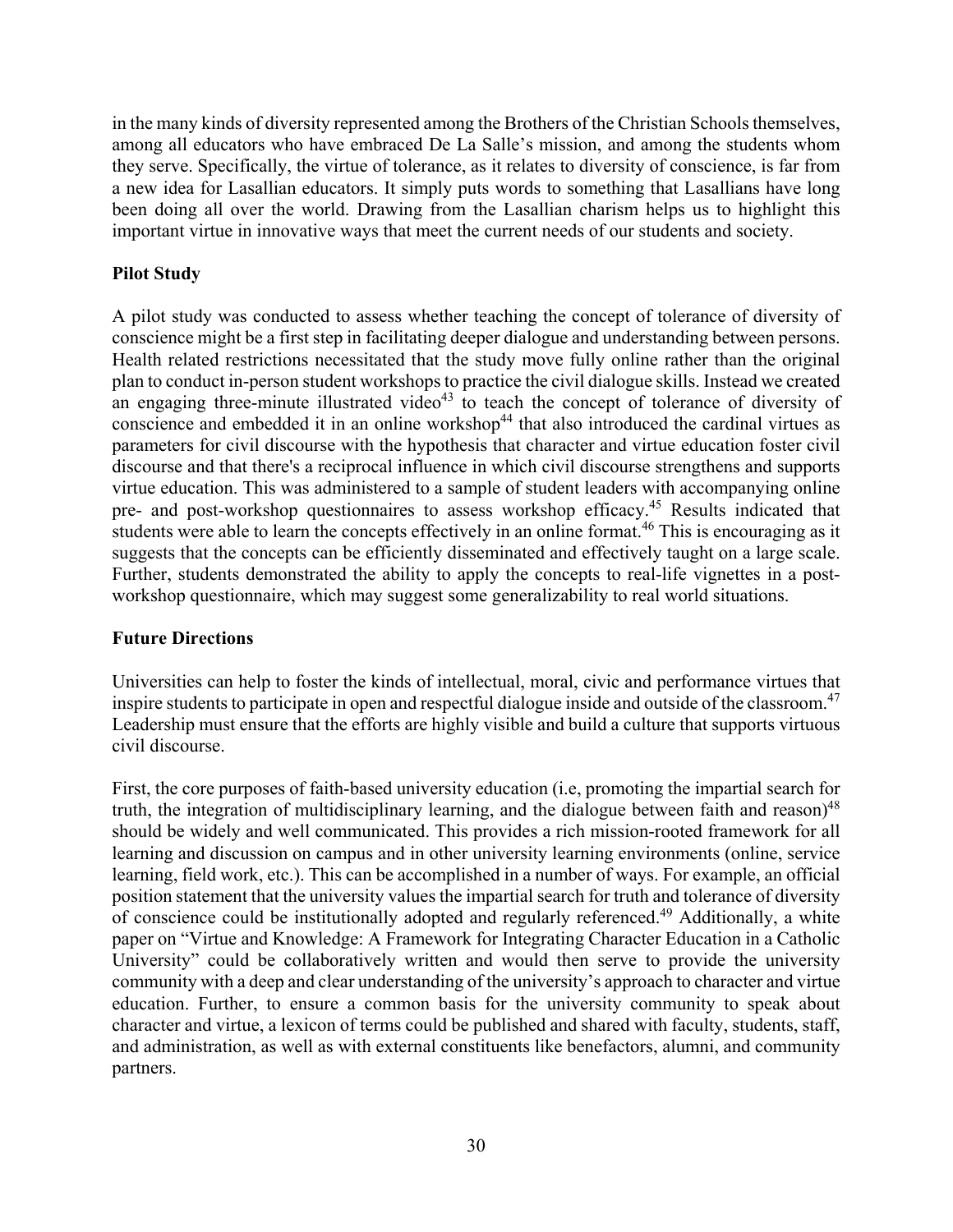One way that we have already begun the process of establishing a framework for civil discourse is through Faculty Learning Communities (FLC). In these communities, small numbers of faculty gather for a semester for a facilitated discussion on how character and virtue might be more strategically embedded in their course work and pedagogical practices. Following a stepwise program in which they are introduced to the literature related to virtue education, they engage in conversations throughout the semester as they rework a course to focus on embedding aspects of character and virtue. While not specifically focused on teaching civil discourse, the interactions with one another throughout the semester (discussing the engagement of character and virtue in the classroom among other topics) offers new understandings that allows for robust and thought provoking discussions. Often these are expressed through diverse opinions that are shared and received with respect and civility. Future FLC's focused directly on the topic of civil discourse and diversity of conscience may highlight the effects of such work even more. The overriding idea is that if faculty learn and can concept together various approaches on how to embed character and virtue in their courses through the FLCs, they will be better prepared for students to learn it.

Another area that we plan to build upon as part of this initiative is our research program. Since we began our study of this area exploring the role of tolerance of diversity of conscience, multiple people have called for a renewed understanding and exploration of this topic, as was stated earlier in this paper. Therefore, an additional goal of this work will be to move forward with studies on tolerance of diversity of conscience. Not only will it be important to reach a wider and more diverse population of students and faculty but also expand our methodology, assessment measures and interventions. It will be important to determine whether or not the virtues work together to enhance civil discourse and, if so, how. Another goal will be to refine the interventions to determine which elements are effective and how best to reach all constituents within the university community. Finally, understanding how tolerance of diversity of conscience and respectful conversations relate to other virtues and topics in the field of character and virtue studies (e.g., civic virtues, performance virtues) will be important. All of these ideas provide excellent research opportunities for graduate students and faculty – especially, though not limited to, the social sciences, education and business.

Ideally this work will allow us to partner with other institutions and industries that share a concern for this kind of intervention. For industries, this can take the form of employee development, micro-credentials and certification, and for other academic institutions this could take the form of collaborative research efforts, symposia and conferences along with faculty engagement, interchange and exchanges. These areas offer us additional directions to take in our efforts to enrich civil dialogue and character education.

Faculty and administration might want to sponsor regular (e.g., quarterly) moderated, panel presentations that model the virtues of a good teacher including intellectual seriousness, emotional calmness (reserve and quiet), etc. with robust and nuanced discussions of controversial topics. Here it is not only the *substance* of what is discussed but equally the *manner* in which the discourse occurs and is modeled. To that end, such panels could be co-sponsored and planned by multiple faculty, departmental, and even student organizations. Ideally, panelists would be well-versed in the topic and able to articulate arguments with equanimity and logic. Since the aim would be to draw students into the dialogue, the panelists or moderator could invite students into the conversation and give them the opportunity to continue the conversation afterward. In this way,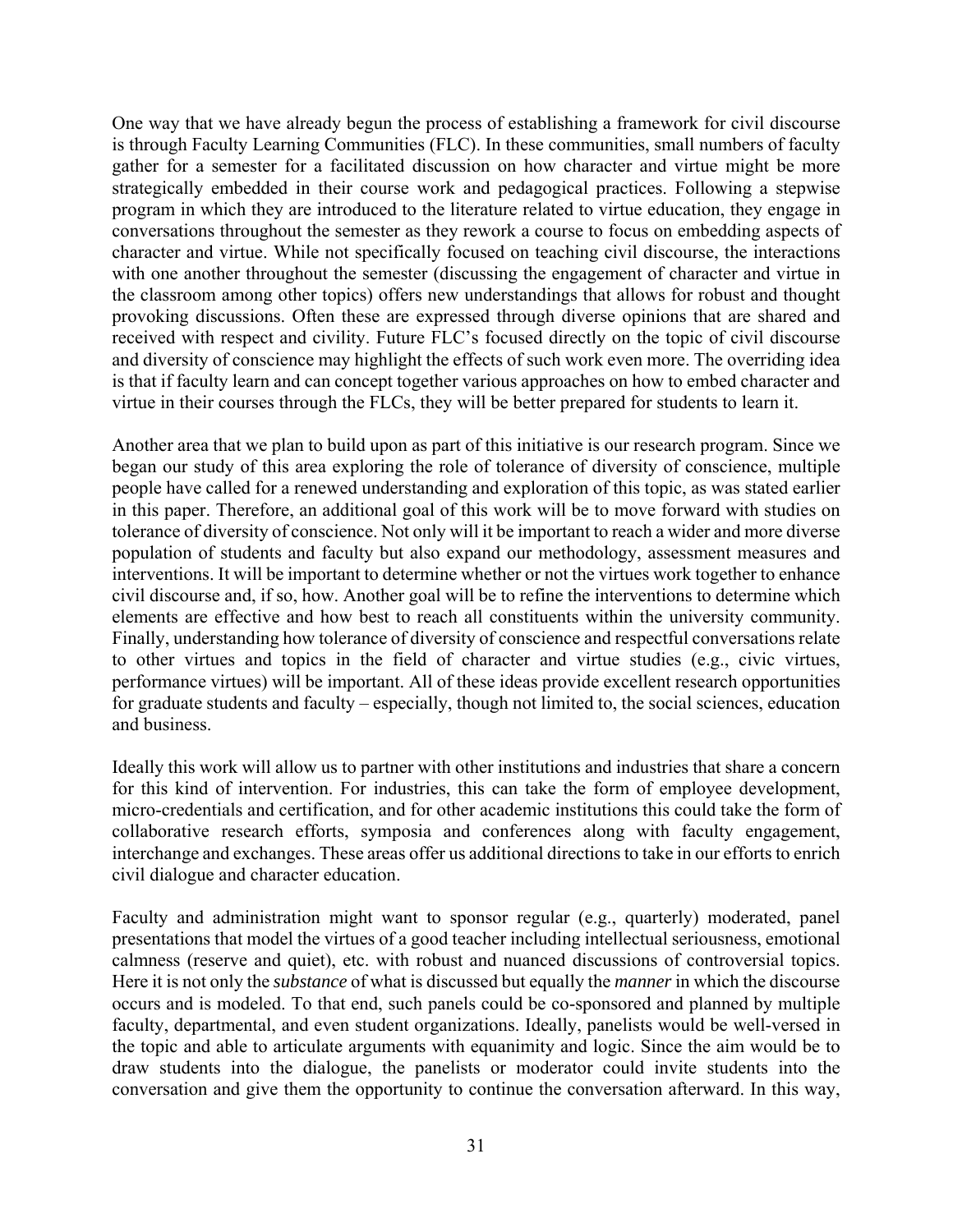students can practice discussing ideas in the same spirit with which the panelists exhibited the intellectual and moral virtues. Ideally, humility, charity and good will would characterize all panelist exchanges. A well prepared and skilled moderator can help to pull together insights and nuances from the contributions of all who participated. Additionally, feedback from students and all participants will help to ensure continued improvement and refinement of this approach.

With an intellectual and community culture that offers opportunities to engage different perspectives on controversial and complex matters, and to learn how to exercise tolerance of diversity of conscience, members of the university community may grow in the virtues of public discourse. There would also need to be intentional and widespread efforts across the whole university, especially inside the classroom. However, for efforts to guide the university in a healthy, character-based direction to truly flourish, there would also need to be other opportunities for civil discourse outside the classroom.

As with any new initiative there will be challenges and limitations. In the case of this work, we noted that our previous study<sup>50</sup> was limited by the sample population and size. The lack of previous research on this topic was an additional limitation, thus constraining our ability to inform our current methodology and inhibiting our understanding of the variables of interest. These limitations also appeared in our efforts to move this initiative forward as the number of faculty, staff and students that can be exposed to this initiative are limited due to time constraints and resources available. Furthermore, as with any new initiative, some skepticism and/ or disinterest may be expected and can inhibit the success of such initiatives. Determining ways to overcome these particular limitations will require deep listening for themes of concern with a commitment to open engagement, transparency and dialogue about the process of our overall efforts.

#### **Conclusion**

All of this initial work suggests that the environment and scaffolding necessary to encourage civil discourse, respect for and engagement with tolerance of diversity of conscience, and application to real world experience can be and is possible. That this can build healthier, more caring and thoughtful communities appears self-evident. At universities like Saint Mary's, this work relates to the heart of Lasallian education since it reflects its Catholic identity and the Church's mission and teaching – valuing the dignity of every human being. The Lasallian charism gives life to this, in a profound way, through education, justice in action and the lived expression of the social teachings of the Church.

In the final analysis, universities must cultivate an atmosphere of open discussion in the pursuit of truth in order to fully live out their mission. In particular Catholic universities must do so, perhaps leading the way within the tradition, as a way of promoting and engaging in finding the truth in all things, and thereby contributing to the health and vitality of the citizenry and society. Not to do so puts the ability to form one's conscience, one's true identity and the common good in peril.

#### **Endnotes**

1. James P. Burns, IVD, who serves as the 14<sup>th</sup> president of Saint Mary's University of Minnesota, earned his doctorate in counseling psychology at Northeastern University.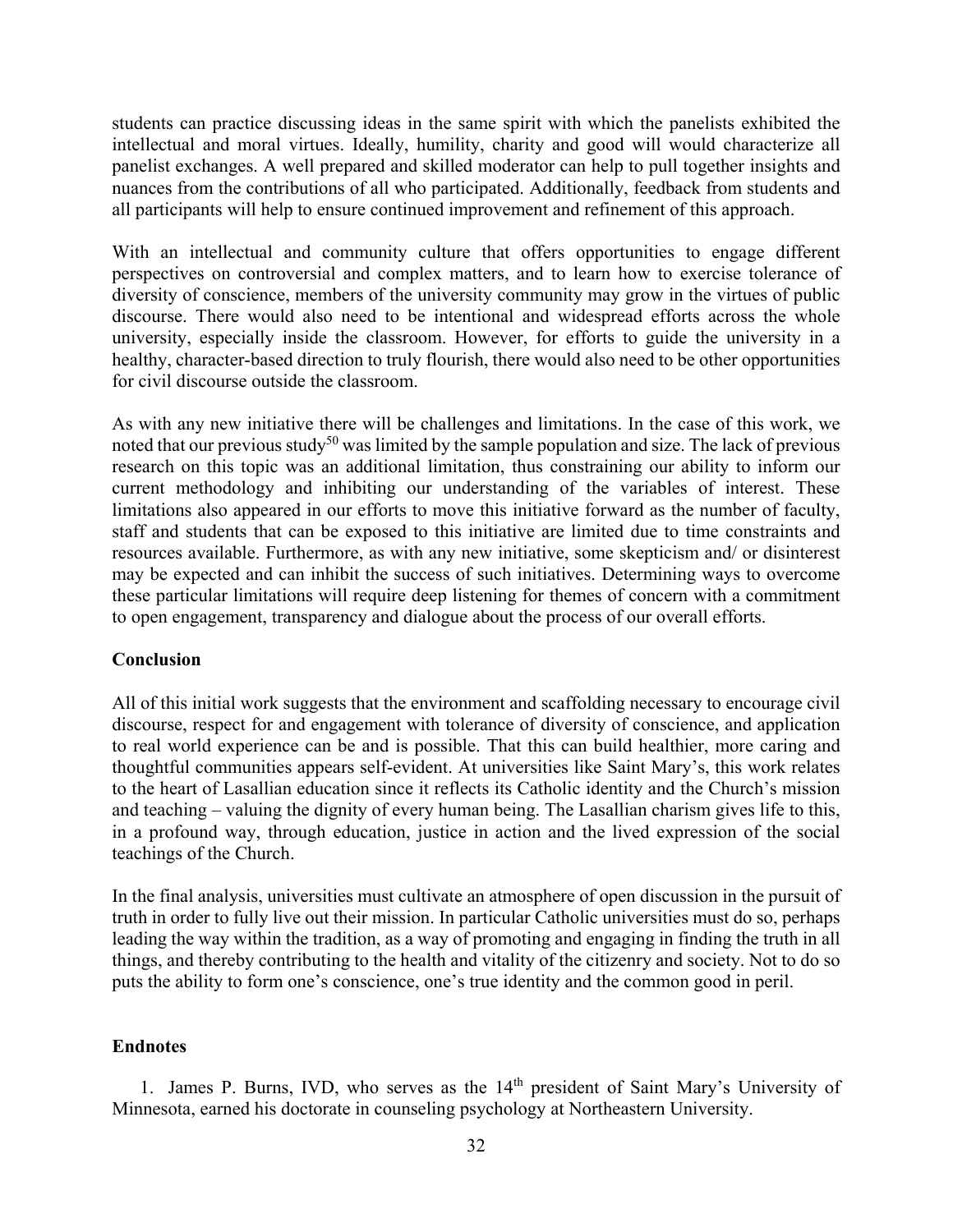2. Marcy Van Fossen is a clinical psychologist in Winona, MN, and a member of the board of trustees of Saint Mary's University of Minnesota.

3. Matthew Gerlach, who earned his doctorate in religious studies at Marquette University, serves as the vice president for character, virtue, and ethics and core professor of ethics and leadership at Saint Mary's University of Minnesota.

4. "Political Polarization in the American Public," Pew Research Center - U.S. Politics & Policy, April 9, 2021, https://www.pewresearch.org/politics/2014/06/12/political-polarization-inthe-american-public/.

5. Christopher Eisgruber, "The University's Role in a Time of Crisis," Princeton University State of the University Letter, February 2021, https://president.princeton.edu/sites/president/files/state of the university letter 2021.pdf?utm medium=Email&utm\_source=ExactTarget&utm\_campaign=CLE+Annual+Letter+to+Communit y+02-04-21.

6. Simon Baker, "Oxford Vice Chancellor Seeks More Ideological Diversity," *Inside Higher Ed*, September 10, 2021, https://www.insidehighered.com/news/2021/09/10/oxford-vicechancellor-calls-more-ideological-diversity.

7. Cited in John McWhorter, "Academics Are Really, Really Worried about Their Freedom," *The Atlantic*, September 1, 2020, https://www.theatlantic.com/ideas/archive/2020/09/academicsare-really-really-worried-about-their-freedom/615724/ and Heterodox Academy's assessment of the climate for *students* on university campuses yielded similar results. For the report, see: M. Stiksma, "Understanding the Campus Expression Climate: Fall 2020," Heterodox Academy, 2021, https://heterodoxacademy.org/wp-content/uploads/2021/03/Campus-Expression-Survey-Report-2020.pdf.

8. McWhorter, 1.

9. Emily Rueb and Derrick Taylor, "Obama on Call-Out Culture: 'That's Not Activism,'" *The New York Times*, October 31, 2019, https://www.nytimes.com/2019/10/31/us/politics/obamawoke-cancel-culture.html.

10. Confirmation bias is "the tendency to process information by looking for, or interpreting, information that is consistent with one's existing beliefs. This biased approach to decision making is largely unintentional and often results in ignoring inconsistent information." From, Bettina Casad, "Confirmation Bias," *Encyclopedia Britannica*, October 9, 2019, accessed December 6, 2021, https://www.britannica.com/science/confirmation-bias.

11. Peter Wehner, "Jonathan Haidt Is Trying to Heal America's Divisions: The Psychologist Shares His Thoughts on the Pandemic, Polarization and Politics, *The Atlantic*, May 24, 2020, https://www.theatlantic.com/ideas/archive/2020/05/jonathan-haidt-pandemic-and-americaspolarization/612025.

12. Catholic News Service, "Archbishop Gomez: The Church Must Confront 'Woke' Social Justice Movements that Aim to 'Cancel' Christian Beliefs," *America*, November 5, 2021,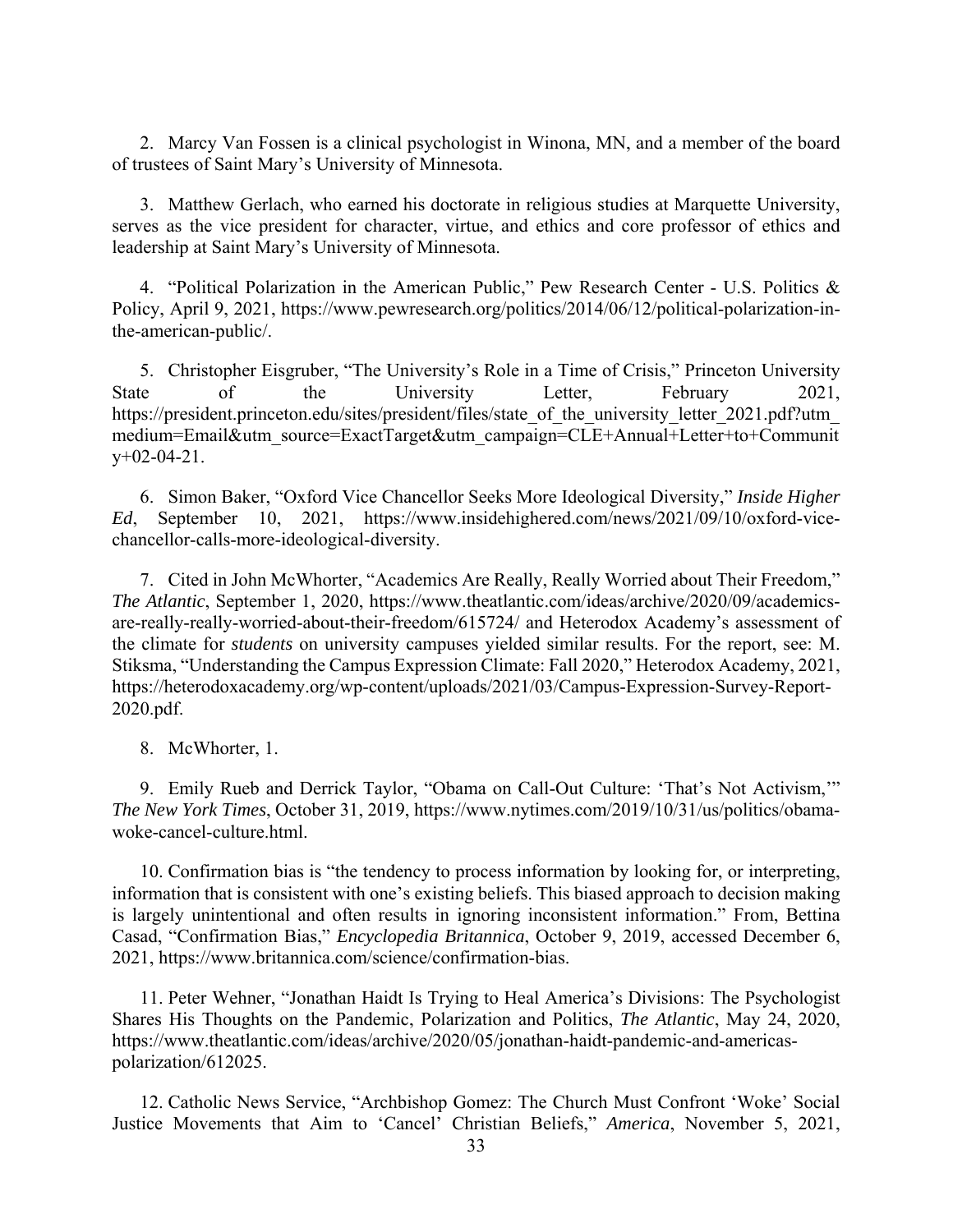https://www.americamagazine.org/politics-society/2021/11/05/archbishop-gomez-social-justicewoke-241785.

13. Catholic News Service, "Archbishop Gomez," 3.

14. Taken a step further, G. K. Chesterton (and others) have argued that, logically speaking, even trust in human *reason* requires faith. " Reason is itself a matter of faith. It is an act of faith to assert that our thoughts have any relation to reality at all. If you are merely a skeptic, you must sooner or later ask yourself the question, "Why should anything go right; even observation and deduction? Why should not good logic be as misleading as bad logic? They are both movements in the brain of a bewildered ape?" The young skeptic says, "I have a right to think for myself." But the old sceptic, the complete sceptic, says, "I have no right to think for myself. I have no right to think at all." G.K. Chesterton, *Orthodoxy*, (New York: Dodd, Mean & Co., 1908), https://www3.nd.edu/~afreddos/courses/439/orthodoxy2-3.htm.

15. "The Application of Ex corde Ecclesiae for the United States," United States Conference of Catholic Bishops (USCCB), May 3, 2001, https://www.usccb.org/committees/doctrine/application-ex-corde-ecclesiae-united-states. *Ex corde Ecclesiae* itself clarifies the conditions for academic freedom, "so long as the rights of the individual person and of the community are preserved within the confines of the truth and the common good." https://www.vatican.va/content/john-paulii/en/apost constitutions/documents/hf jp-ii apc 15081990 ex-corde-ecclesiae.html.

16. For an insightful and informative perspective on Saint John Baptist de La Salle, see: Luke Salm, *The Work Is Yours: The Life of Saint John Baptist De La Salle* (Landover, MD: Christian Brothers Publications, 1996).

17. The followers of Saint John Baptist de La Salle are commonly referred to in the United States as "Lasallians." In addition to the Brothers of the Christian Schools, this includes people of other religious orders, clerics, and lay people who have adopted the mission of De La Salle and work to bring life to his vision through education. It also applies to the students formed under the Founder's charism in these schools.

18. "Character Education in Universities: A Framework for Flourishing," The Jubilee Centre for Character and Virtues, 2020, https://oxfordcharacter.org/uploads/files/Character-Education-in-Universities.pdf.

19. Brother Agathon, "The Twelve Virtues of a Good Teacher," 2000, https://www.napcis.org/12VirtuesGoodTeacher.pdf. The first two instances in which a listing by De La Salle of these twelve virtues were found in *Collection of Various Short Treatises* (1711) and in *The Conduct of the Christian Schools* (1720).

20. John Baptist de La Salle, "Meditation 175.2 (Feast of St. Denis)," 327, https://lasallian.info/wp-content/uploads/2012/12/Meditations-2007.pdf.

21. Kristján Kristjánsson, "Flourishing as the Aim of Education: Towards an Extended, 'Enchanted' Aristotelian Account," *Oxford Review of Education* 42, no. 6 (2016): 707-720, https://doi.org/10.1080/03054985.2016.1226791.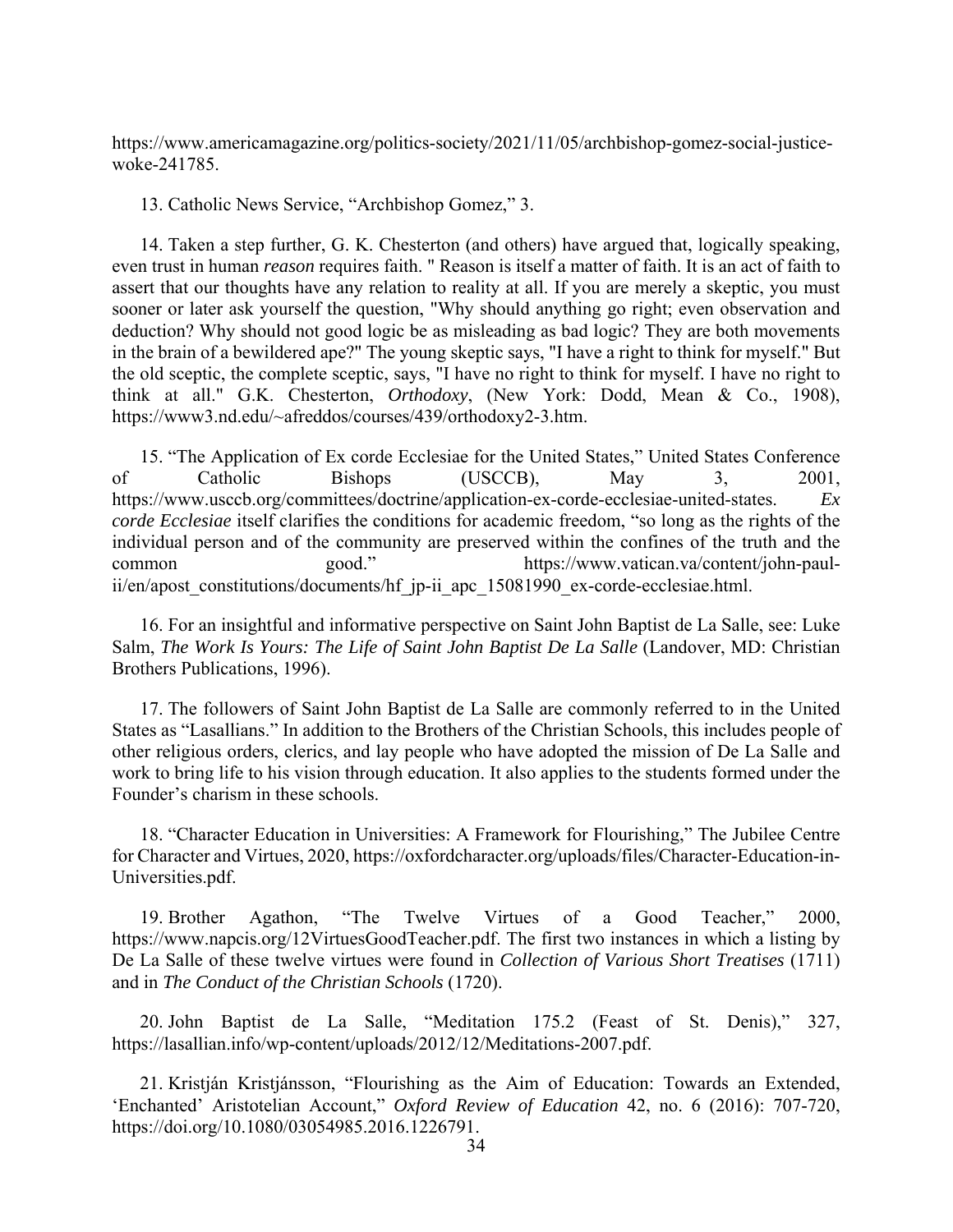22. For a review of the literature, see Marvin Berkowitz and Melinda Bier, "What Works in Character Education: A Research-Driven Guide for Educators," *Journal of Research in Character Education* 5 (January 2007): 11-18. https://www.researchgate.net/publication/251977043 What Works In Character Education and for a discussion of the benefits of virtue education in higher education see: "Character Education in Universities: A Framework for Flourishing," The Jubilee Centre for Character and Virtues, 2020, https://oxfordcharacter.org/uploads/files/Character-Education-in-Universities.pdf.

23. William Jeynes, "A Meta-Analysis on the Relationship Between Character Education and Student Achievement and Behavioral Outcomes," *Education and Urban Society*, 51, no. 1 (January 2019): 33-71. https://doi.org/10.1177/0013124517747681.

24. "Policy Brief: Character and Social Mobility," The Jubilee Centre for Character and Virtues, October 13, 2016, https://www.jubileecentre.ac.uk/media/news/article/5448/Policy-Brief-Character-and-Social-Mobility.

25. Kristján Kristjánsson, *Virtues and Vices in Positive Psychology: A Philosophical Critique*  (Cambridge, UK: Cambridge University Press, 2013), http://dx.doi.org/10.1017/CBO9781139177818.

26. James Arthur, Kenneth Wilson and Ben Gray, "Graduates of Character—Values and Character: Higher Education and Graduate Employment," 2009, http://pureoai.bham.ac.uk/ws/portalfiles/portal/2920390/Graduates\_of\_Character.pdf.

27. James Arthur, Kristján Kristjánsson, Tom Harrison, Wouter Sanderse and Daniel Wright, *Teaching Character and Virtue in Schools* (Abingdon, UK: Routledge, 2017), 182, http://dx.doi.org/10.4324/9781315695013.

28. "Mission Statement," Saint Mary's University of Minnesota, accessed December 6, 2021, https://www.smumn.edu/about/missionvision#:~:text=Enriched%20by%20the%20Lasallian%20Catholic,lives%20of%20service%20an d%20 leadership.

29. Romanus Cessario, *The Moral Virtues and Theological Ethics* (Indiana: University of Notre Dame Press, 2008), 178, http://dx.doi.org/10.2307/j.ctvpj74h4.8.

30. The Twelve Virtues of a Good Teacher identified by De La Salle are: gravity, silence, humility, prudence, wisdom, patience, reserve, gentleness, zeal, vigilance, piety, and generosity.

31. The Jubilee Centre for Character and Virtues is an internationally recognized leader in the promotion of character and virtue Education, see: https://www.jubileecentre.ac.uk/.

32. "Position Statement," Saint Mary's University of Minnesota, accessed December 7, 2021, https://character.smumn.edu/position-paper/.

33. "Teaching Rubric," Saint Mary's University of Minnesota, accessed December 7, 2021, https://character.smumn.edu/teaching-rubric/.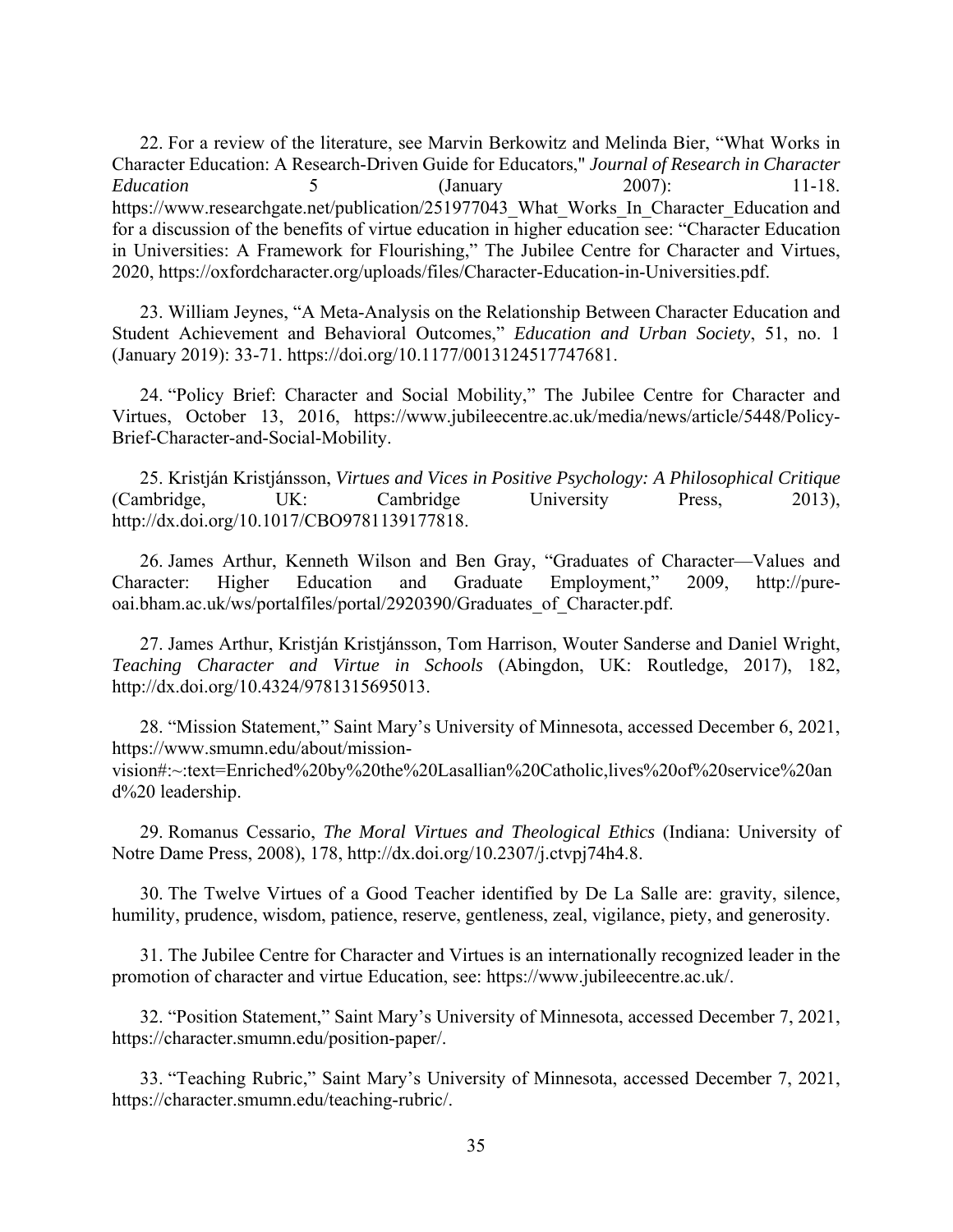34. Faculty Learning Communities (FLCs) initiated in fall of 2020 are semester-long professional learning communities of about 8-10 faculty to take time to read about and discuss how character education might be implemented in their courses.

35. "About Us: The Midwest District at a Glance," Brothers of the Christian Schools, Midwest District Website, accessed December 2, 2021, https://www.cbmidwest.org/.

36. Bishop Robert Barron addressed this issue in a 2020 interview when asked "What does it mean to be in dialogue while still holding onto the entire Catholic tradition?" I don't think it's a matter of ever compromising what you hold. I think it is reaching out in good faith and with intelligence and answering questions. I like the terminology "steelmanning" someone's argument. So, we strawman when we make a caricature of it and we knock it down. When you enter dialogue with someone, present their point of view as strongly as you can and say: "Here's what I hear you saying, is that right? And here's the rather persuasive case you're making, am I right about that?" And then take it from there. I don't see any contradiction there, that you're somehow compromising your own viewpoint. I'm with [St. John Henry] Newman. The church moves out confidently to a culture—assimilating what it can, resisting what it must. From, Ashley McKinless and Zac Davis, "Q&A with Bishop Robert Barron: Catholics Can Dialogue Without Compromising Our Beliefs," *America*, Sept 23, 2020, https://www.americamagazine.org/faith/2020/09/23/bishop-robert-barron-dialogue-catholicsathiests-racism.

37. Thomas Lickona, "Tolerance, Diversity, and Respect for Conscience: The Neglected Issue," State University of New York at Cortland, April 6, 2006, https://www2.cortland.edu/centers/character/images/sex\_character/Tolerance%20Diversity%20a nd%20Respect%20for%20Conscience%20april%2006.pdf.

38. For a fuller explanation of this concept, see: Marcy Van Fossen, James P. Burns, Thomas Lickona and Larry Schatz, "Teaching Virtue Virtually: Can the Virtue of Tolerance of Diversity of Conscience Be Taught Online?" *Journal of Moral Education* (August 2021), https://doi.org/10.1080/03057240.2021.1964452.

39. For discussions on this topic, see: Peter Kreeft, *Ethics: A History of Moral Thought* (Recorded Books, 2004) Lecture 2. Nicole Winfield, "Pope Francis Reaffirms the Primacy of Conscience Amid Criticism of *Amoris Laetitia,*" *America*, November 11, 2017, https://www.americamagazine.org/faith/2017/11/11/pope-francis-reaffirms-primacy-conscienceamid-criticism-amoris-laetitia. Robert J. Smith, "Conscience and Catholicism: The Nature and Function of Conscience in Contemporary Roman Catholic Moral Theology," (PhD diss., Lanham, MD. University Press of America, 1998).

40. For a discussion on how to form one's conscience, see: "Forming Consciences for Faithful Citizenship," United States Conference of Catholic Bishops (USCCB), No. 17, 2015, https://www.usccb.org/issues-and-action/faithful-citizenship/upload/forming-consciences-forfaithful-citizenship.pdf.

41. Thomas Aquinas, *Summa Theologica*, I-II, q.19, aa.5-6, https://www.ccel.org/a/aquinas/summa/FS/FS019.html#FSQ 19A5 THEP1. See also: Joseph